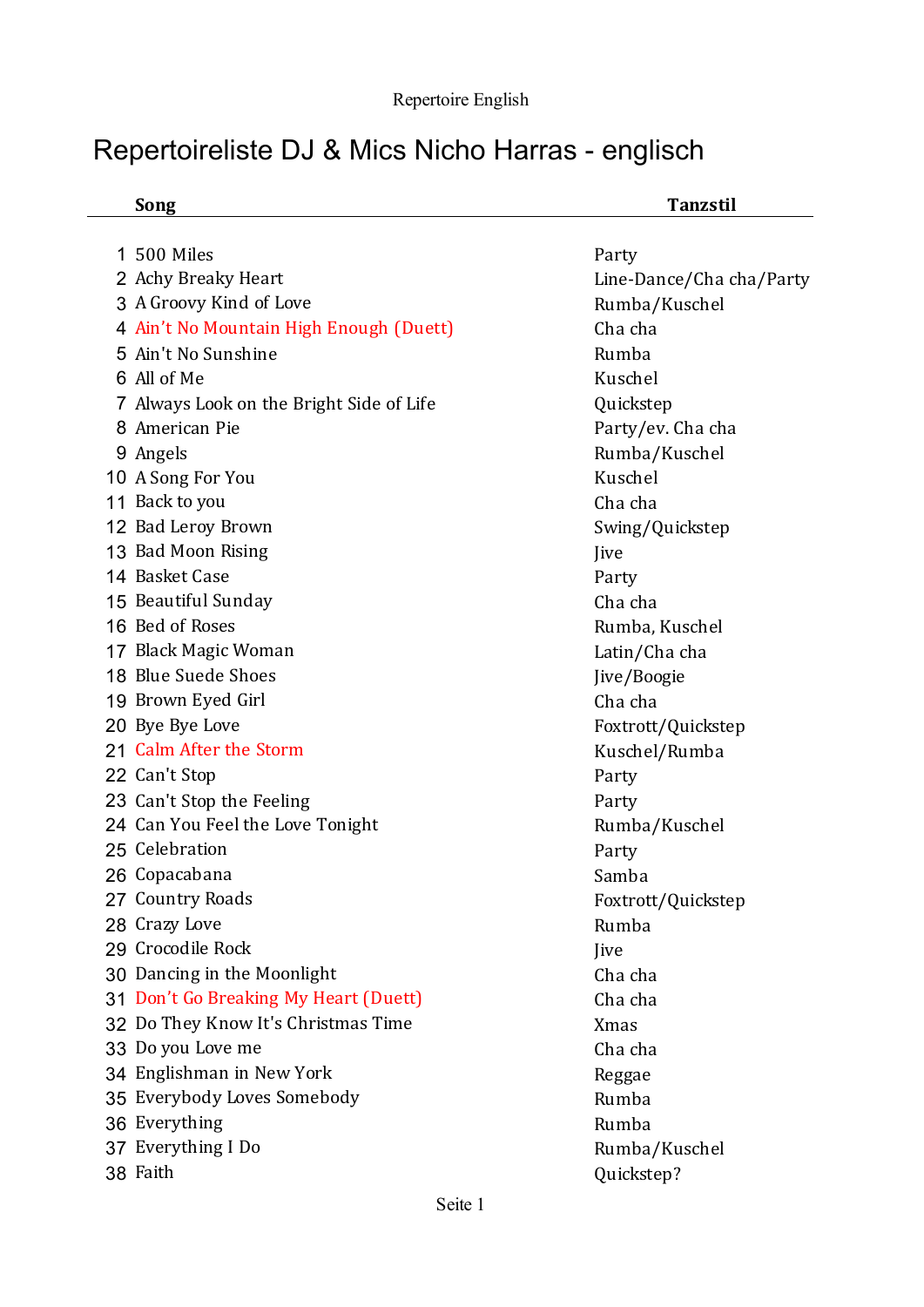Repertoire English

39 Father and Son Rumba 40 Feel Rumba **41 Feliz Navidad Xmas** Xmas 42 Fields of Gold Rumba 43 Fly Me to the Moon Foxtrott/Quickstep 44 Games People Play and the contract of the Reggae 45 Get Lucky Party 46 Ginny Come Lately **Rumba** 47 Great Balls of Fire Jive/Boogie **48 Guantanamera** Charles Charles Charles Charles Charles Charles Charles Charles Charles Charles Charles Charles Charles Charles Charles Charles Charles Charles Charles Charles Charles Charles Charles Charles Charles Char 49 Hallelujah (Leonard Cohen) Rumba/Kuschel 50 Hang on Sloopy Charles Charles Charles Charles Charles Charles Charles Charles Charles Charles Charles Charles Charles Charles Charles Charles Charles Charles Charles Charles Charles Charles Charles Charles Charles Char 51 Happy Cha cha/Party 52 Have I Told You Lately and the Controller Rumba/Kuschel 53 Have You Ever Seen the Rain **Example 2018** Rumba 54 Hello Rumba/Kuschel 55 Hello Mary Lou **Foxtrott/Quickstep** 56 Here I Go Again Rock 57 Hit The Road Jack **Foxtrott/Quickstep** 58 I Can't Help Falling in Love (Solo/Duett) Rumba/Kuschel 59 I Don't Know Much (Duett) Rumba/Kuschel 60 I Feel Good **Charles Charles Cha** cha/Party 61 If I Said You Have a Beautiful Body Theorem Rumba 62 I Got You Babe (Duett) Rumba/Kuschel 63 I Just Called to Say I Love You **Rumba** 64 I'll be there for You **Party** 65 I'm Always Here **Party** 66 Imagine **Rumba/Kuschel** 67 I'm Walking **Jive/Boogie/Quickstep** 68 Islands in the Stream (Duett) **Rumba** Rumba 69 It Never Rains in Southern California Theorem Rumba 70 It's a Real Good Feeling Samba 71 It's my Life Party 72 I Want You to Want me 73 Jailhouse Rock Jive **74 Jeans On** Slow Cha cha 75 Jessie Rumba/Kuschel 76 Johnny Be Good Jive/Boogie 77 Just a Gigolo **Foxtrott**/Quickstep 78 Just the Way You Are (Joel) Foxtrott/Quickstep? 79 King of the Road Foxtrott/Quickstep 80 La Bamba **Cha** Cha cha/Party 81 Last Christmas Xmas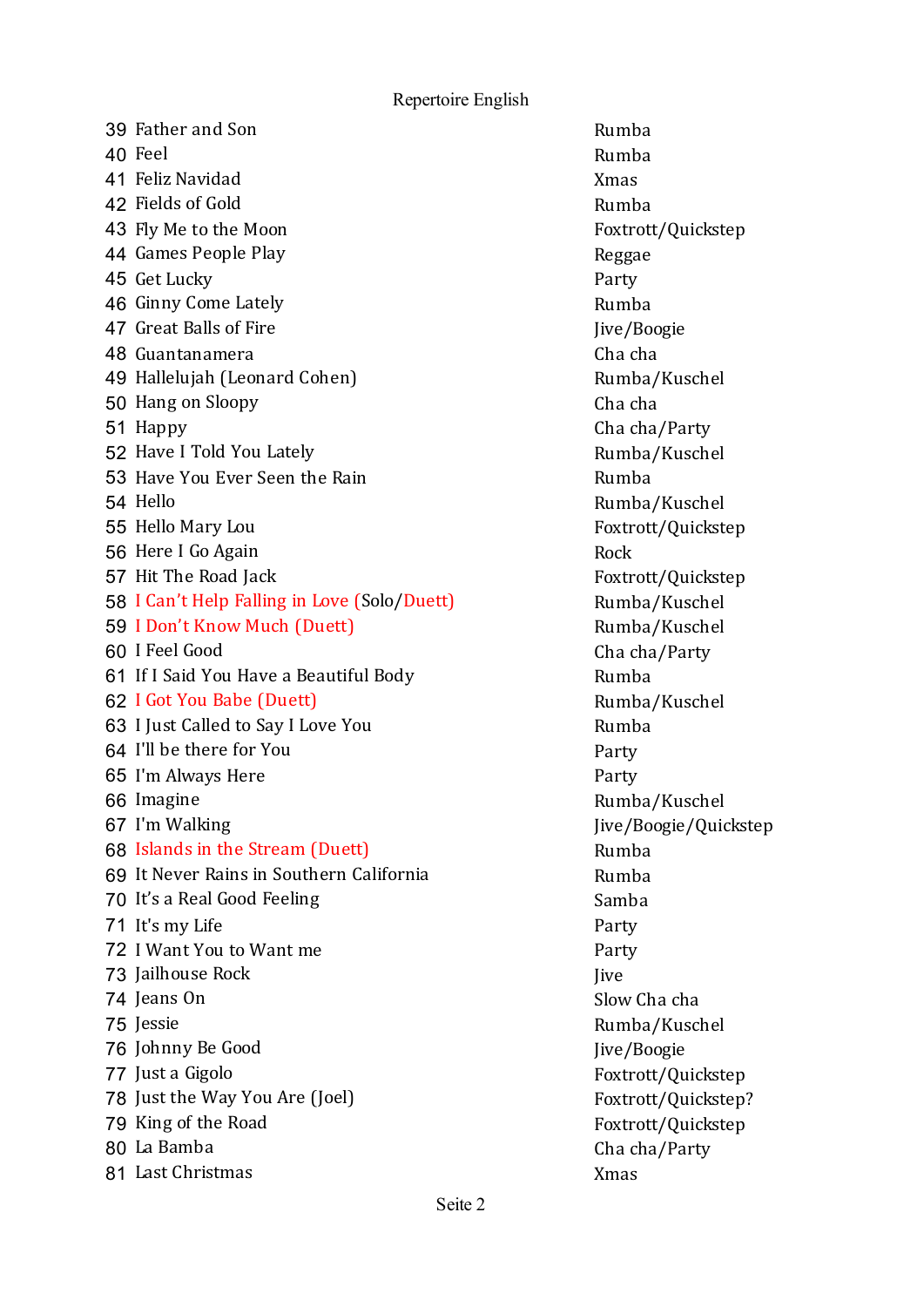Repertoire English

82 Let's Dance John Communication and the United States of Twist/RocknRoll 83 Let me entertain You **Party** Party 84 Let's Twist Again Twist 85 Living Next Door to Alice **Foxtrott/Rumba** 86 LOVE Foxtrott/Quickstep 87 Love is all Around **Rumba**/Kuschel 88 Make You Feel My Love and American control Rumba/Kuschel 89 Marvin Gaye **Characha** Cha cha/Rumba 90 Moonriver Slow Waltz 91 My Funny Valentine **Rumba**/Kuschel 92 My Way **Rumba** 93 Narcotic **Party** 94 New York, New York Foxtrott/Quickstep 95 Nossa Party 96 Old Time Rock n Roll Jive/RocknRoll Jive/RocknRoll 97 Perfect Rumba 98 Proud Mary **Party** Party 99 Quando Quando Quando  $\sim$  Quickstep/Cha cha/Rumba 100 Right Here Waiting **Rumba/Kuschel** Rumba/Kuschel 101 Rock'n'Roll is King and a state of the Boogie/RocknRoll/Cha cha 102 Rock Around the Clock 30 March 202 RocknRoll Jive/RocknRoll 103 Roll over Beethoven Jive 104 San Francisco **Rumba** Rumba 105 See You Later Alligator July 2016 105 See You Later Alligator 106 Sex Bomb **Cha** cha/Party 107 Shallow Kuschel **108** Shape of You **Party** 109 Shut Up and Dance Party 110 Signed Sealed Delivered **Party** 111 Sir Duke Pop 112 So Lonely **Reggae** 113 Something Stupid (Duett) **Rumba** Rumba 114 Somewhere Over the Rainbow Kreistanz/Kuschel 115 Stand by me 116 Start me up **Party 117** Stay with me **Kuschell** Stay Muschell Stay Kuschell Stay Kuschell Stay Kuschell 118 Strangers in the Night **Rumba** Rumba **119 Stumblin'** In Charles Charles Charles Charles Charles Charles Charles Charles Charles Charles Charles Charles Charles Charles Charles Charles Charles Charles Charles Charles Charles Charles Charles Charles Charles Cha 120 Summer in the City **Party** Party 121 Summer Nights (Duett) **Party/Chacha** 122 Summer of 69 Party 123 Summertime Foxtrott/Quickstep 124 Sweet Home Alabama **Party** Party